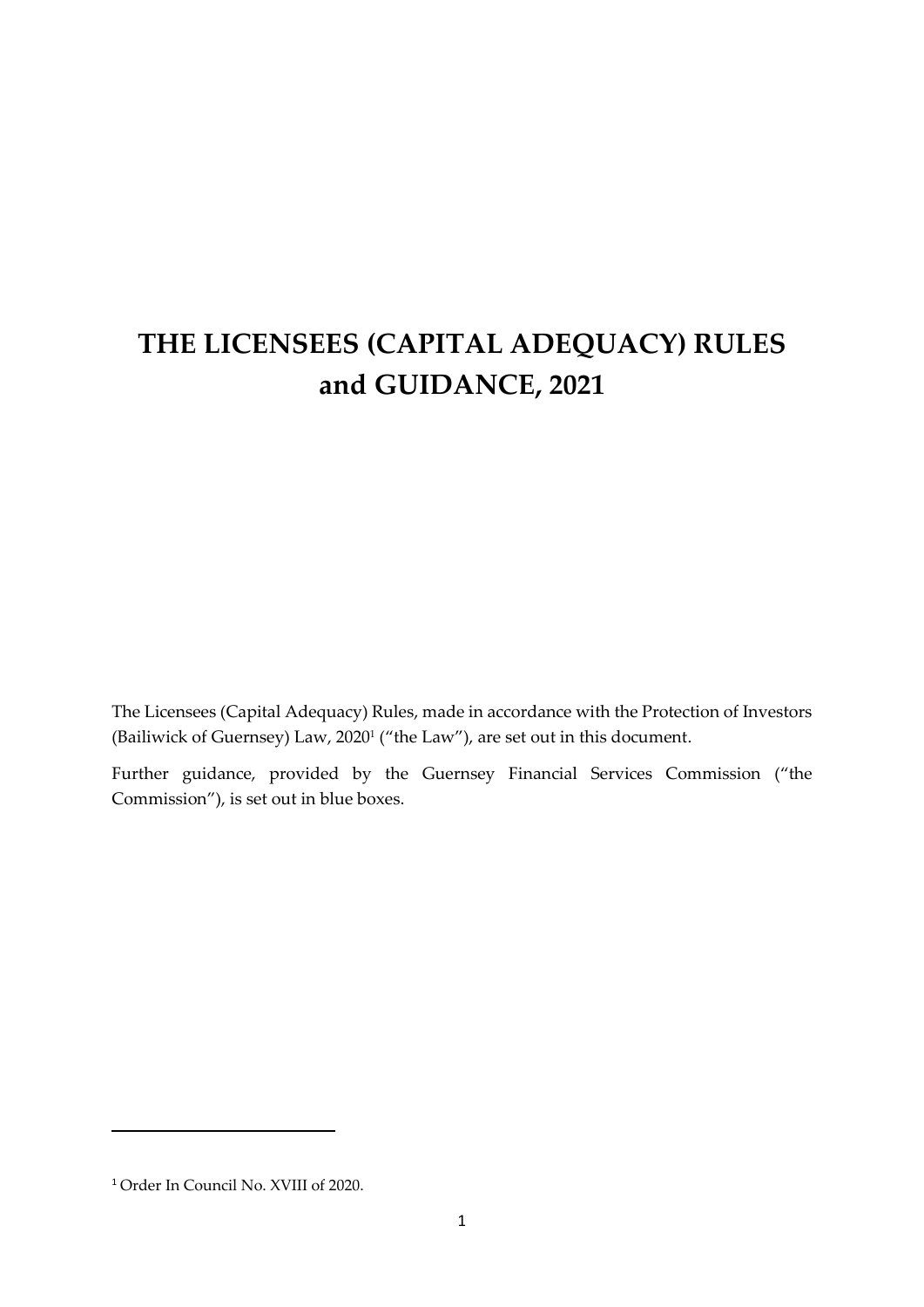#### Contents

| 1.1 |                                                                               |  |  |  |  |  |
|-----|-------------------------------------------------------------------------------|--|--|--|--|--|
|     |                                                                               |  |  |  |  |  |
| 2.1 |                                                                               |  |  |  |  |  |
|     |                                                                               |  |  |  |  |  |
| 3.1 |                                                                               |  |  |  |  |  |
|     |                                                                               |  |  |  |  |  |
| 4.1 |                                                                               |  |  |  |  |  |
|     |                                                                               |  |  |  |  |  |
| 5.1 |                                                                               |  |  |  |  |  |
|     | PART 6 TRANSITIONAL ARRANGEMENTS, REVOCATIONS, CITATION AND                   |  |  |  |  |  |
|     |                                                                               |  |  |  |  |  |
| 6.1 |                                                                               |  |  |  |  |  |
| 6.2 |                                                                               |  |  |  |  |  |
| 6.3 |                                                                               |  |  |  |  |  |
|     | SCHEDULE 1 Framework for the Calculation of Financial Resources Requirement13 |  |  |  |  |  |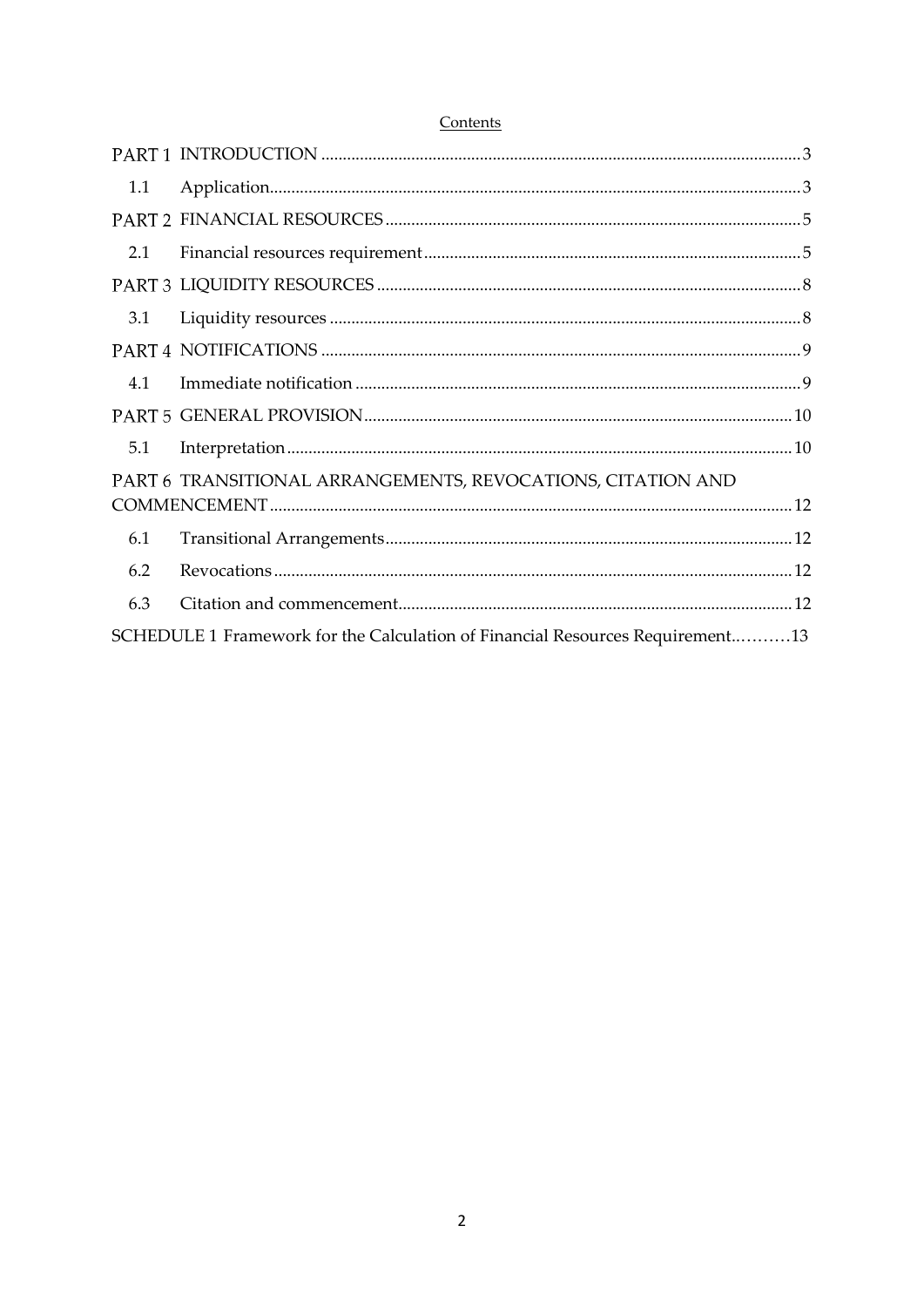## PART<sub>1</sub> INTRODUCTION

### <span id="page-2-1"></span><span id="page-2-0"></span>**1.1 Application**

- (1) The Licensees (Capital Adequacy) Rules 2021 replace The Licensees (Capital Adequacy) Rules, 2010<sup>2</sup> .
- (2) The Commission may in its absolute discretion, by written notice, exclude or modify the application of any provision of these Rules.
- (3) The Commission may issue supplementary guidance regarding the standards of conduct and practice expected in relation to any aspect of the regulatory framework. Such guidance will not constitute rules of the Commission.

**Guidance Note:** This document takes a two-level approach –

- the Rules set out the standards to be met; and
- guidance notes present suggested ways of showing compliance with the Rules.

Licensees may adopt alternative measures to those set out in the guidance so long as it is possible to demonstrate that such measures achieve compliance.

The text contained in shaded boxes contains guidance from the Commission and does not form part of the Rules.

<sup>2</sup> G.S.I. No. 29 of 2010.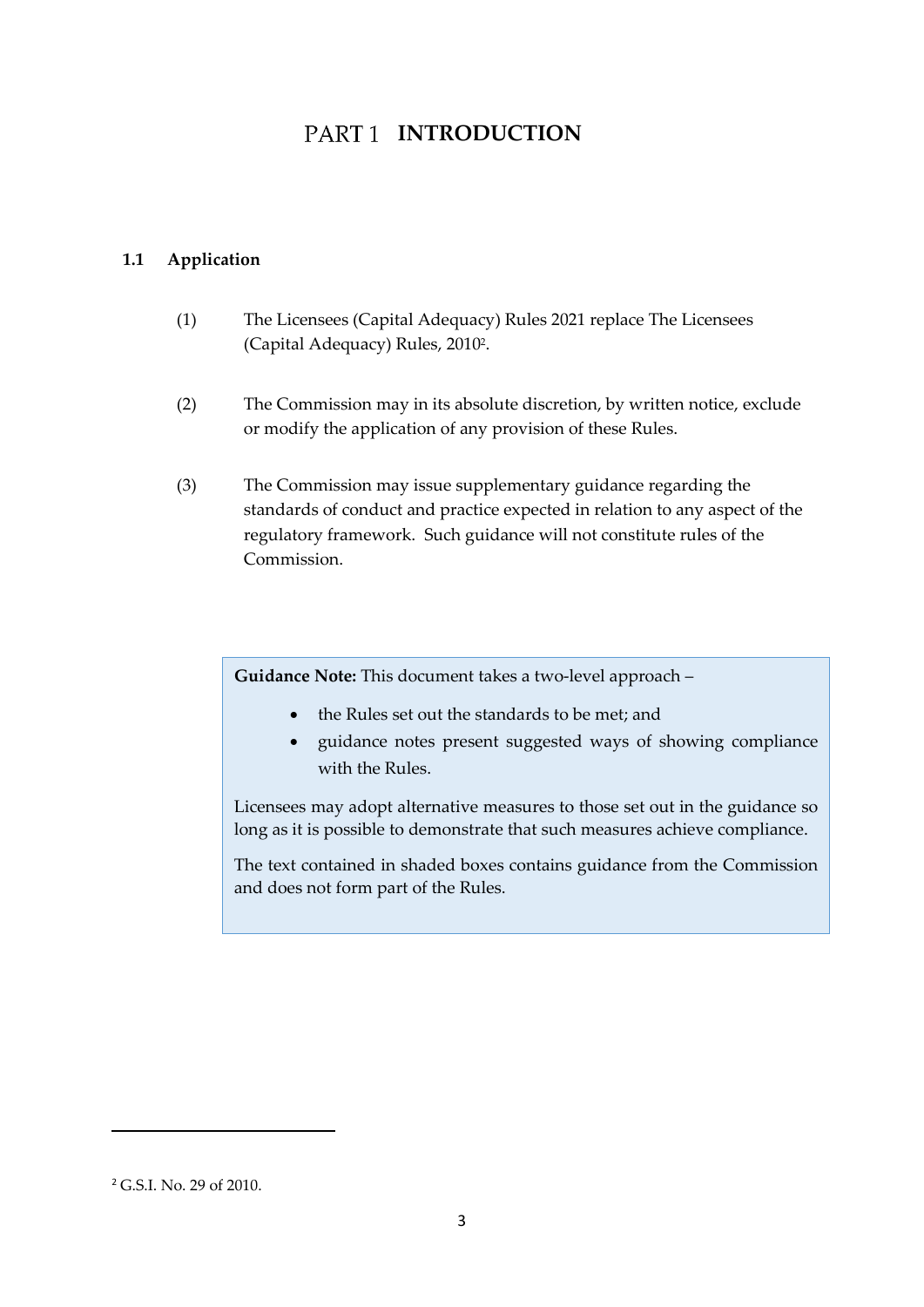#### **Guidance Note**

The Capital Adequacy Rules recognise that there will be some occasions where the Rules for financial resources requirements and liquidity requirements will not take into account the nature and complexity of the licensee's business.

Such an occasion might be, for example, due to foreign exchange risk, risk of counterparty default, off-balance sheet assets or liabilities (including contingent liabilities) or principal positions which the licensee has taken.

Accordingly the Board of the licensee should consider an appropriate level above that required in these Rules and evidence that consideration.

In assessing the above, as a minimum, the Board should consider the calculations laid out in Schedule 1. These calculations are intended to be a framework.

In addition, the Commission will consider adjustments, or modification, to the Rules to allow amendments to the financial resources requirement and liquidity requirement calculation. However, the Commission will not consider such modifications or adjustments where they would permit the licensee to not meet the solvency test defined in the Companies (Guernsey) Law, 2008.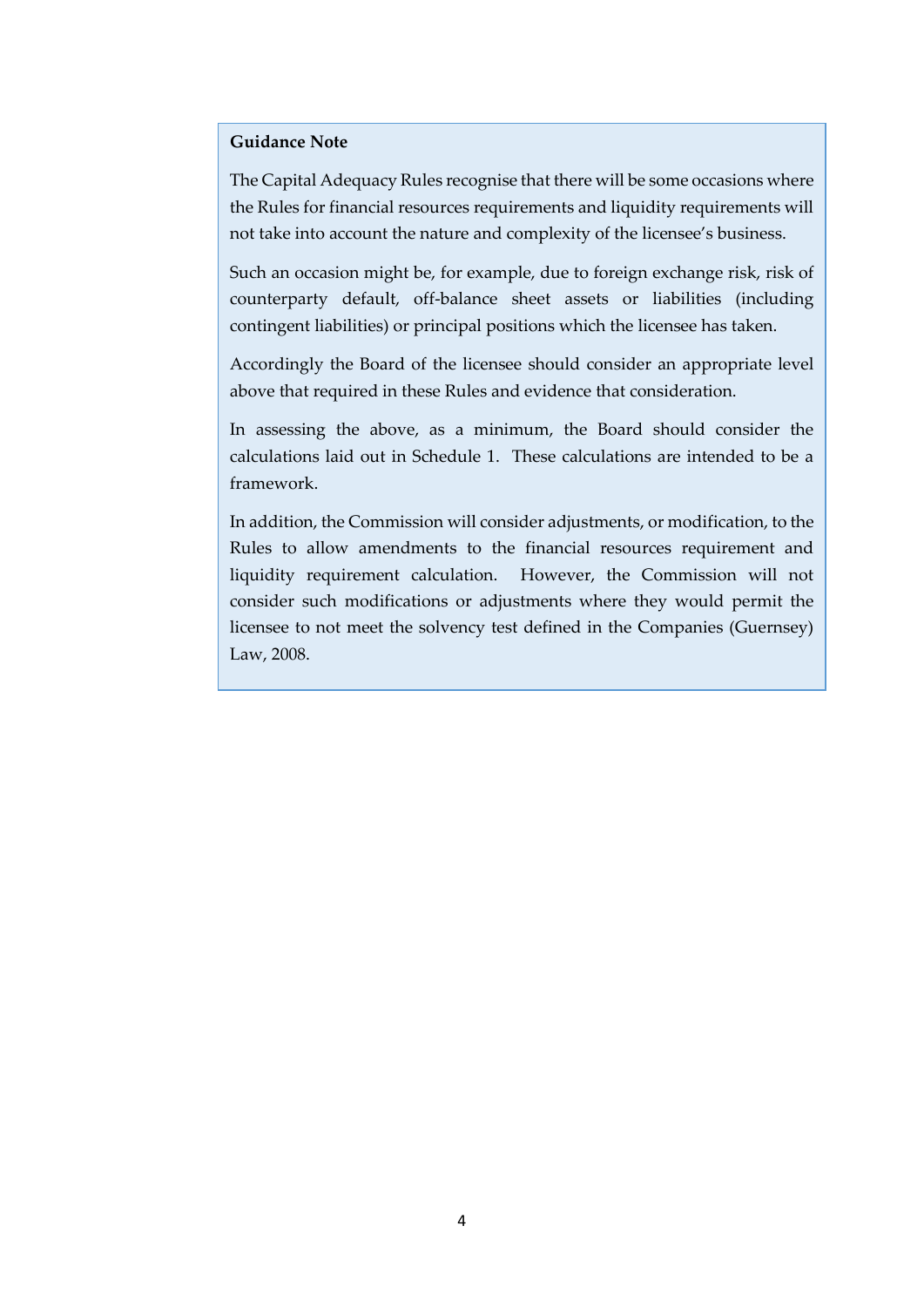## **FART 2 FINANCIAL RESOURCES**

### <span id="page-4-1"></span><span id="page-4-0"></span>**2.1 Financial resources requirement**

- (1) A licensee must, at all times, maintain the following financial resources of
	- (a) for the designated trustee or designated custodian of an open-ended collective investment scheme, not less than –
		- (i) net assets of £4,000,000; and
		- (ii) minimum professional indemnity insurance cover of either £300,000 or three times the total revenue, whichever is greater, the excess of which must not exceed 20% of the total insured;
	- (b) for the designated administrator of a collective investment scheme, not less than –
		- (i) net assets of £100,000 or net assets equal to the expenditurebased requirement as shown by the latest annual financial statements submitted to the Commission, whichever is greater; and
		- (ii) minimum professional indemnity insurance cover of either £300,000 or three times the total revenue, whichever is greater, the excess of which must not exceed 20% of the total insured;
	- (c) in the case of an entity which does not fall under (a) or (b) but is licensed, authorised, or registered under –
		- (i) The Banking Supervision Law<sup>3</sup> ;

<sup>&</sup>lt;sup>3</sup> The Banking Supervision (Bailiwick of Guernsey) Law, 2020, Order In Council No. XX of 2020.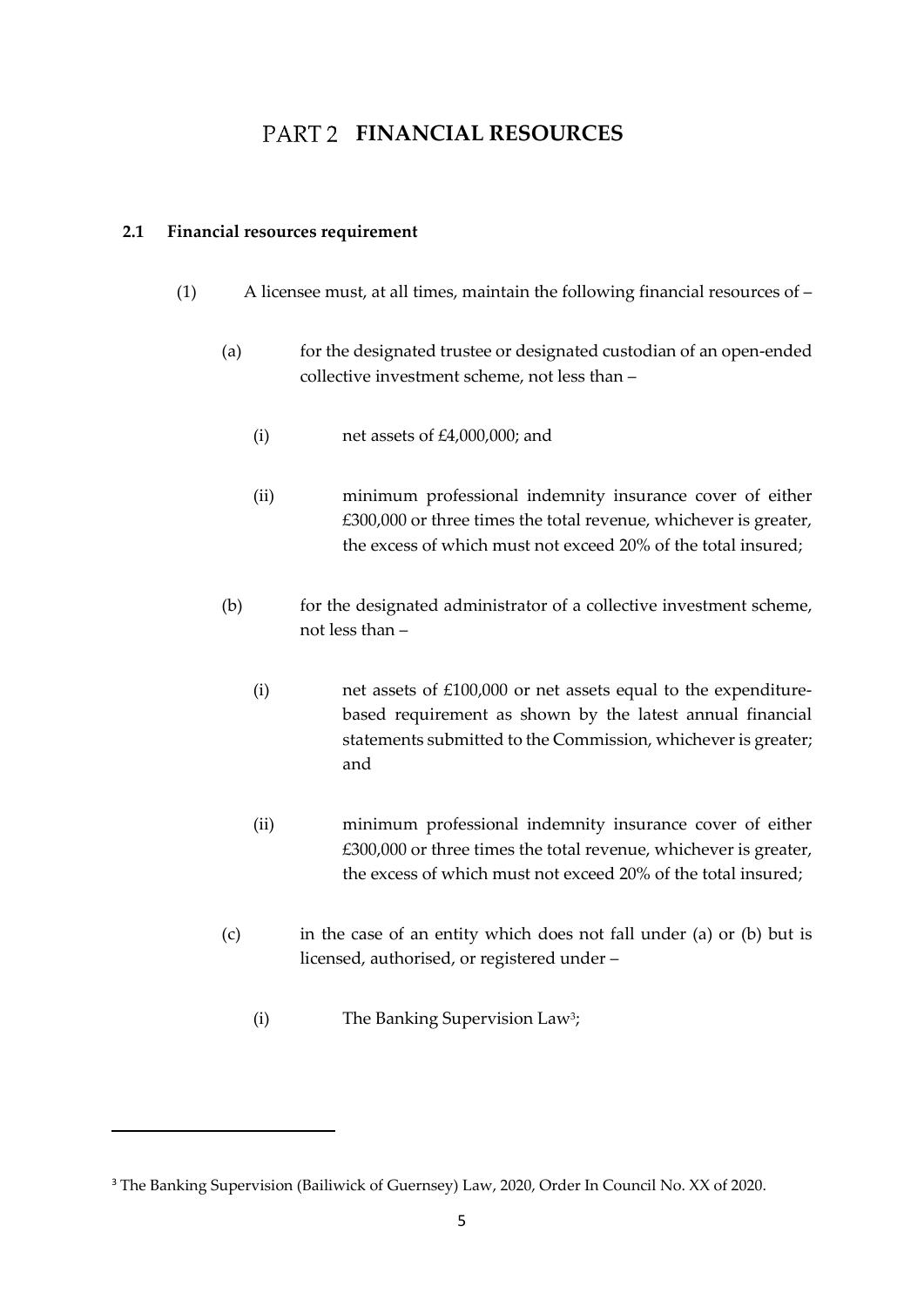- (ii) The Insurance Managers and Insurance Intermediaries Law<sup>4</sup>;
- (iii) The Insurance Business Law<sup>5</sup>; or
- (iv) The Regulation of Fiduciaries, Administration Businesses and Company Directors, etc. Law<sup>6</sup>,

and where confirmed, in writing by the Commission, those financial resources as set out under the relevant law;

- (d) in the case of a licensee with no physical presence, meaning staff and premises, in the Bailiwick who does not fall under (a), (b), or (c) the higher of –
	- (i)  $£10,000;$  or
	- (ii) net assets and professional indemnity insurance cover which is, in the opinion of its directors, sufficient to meet its commitments and to withstand the risks to its business;
- (e) in all other cases
	- (i) net assets of £25,000 or net assets equal to the expenditurebased requirement, whichever is greater; and
	- (ii) minimum professional indemnity insurance cover of £250,000 or three times total revenue, whichever is the greater, the excess of which must not exceed 20% of the total insured.

<sup>4</sup> The Insurance Managers and Insurance Intermediaries (Bailiwick of Guernsey) Law, 2002, Order In Council No. XXII of 2002.

<sup>5</sup> The Insurance Business (Bailiwick of Guernsey) Law, 2002, Order In Council No. XXI of 2002.

<sup>6</sup> The Regulation of Fiduciaries, Administration Businesses and Company Directors, etc. (Bailiwick of Guernsey) Law, 2020, Order In Council No. XIX of 2020.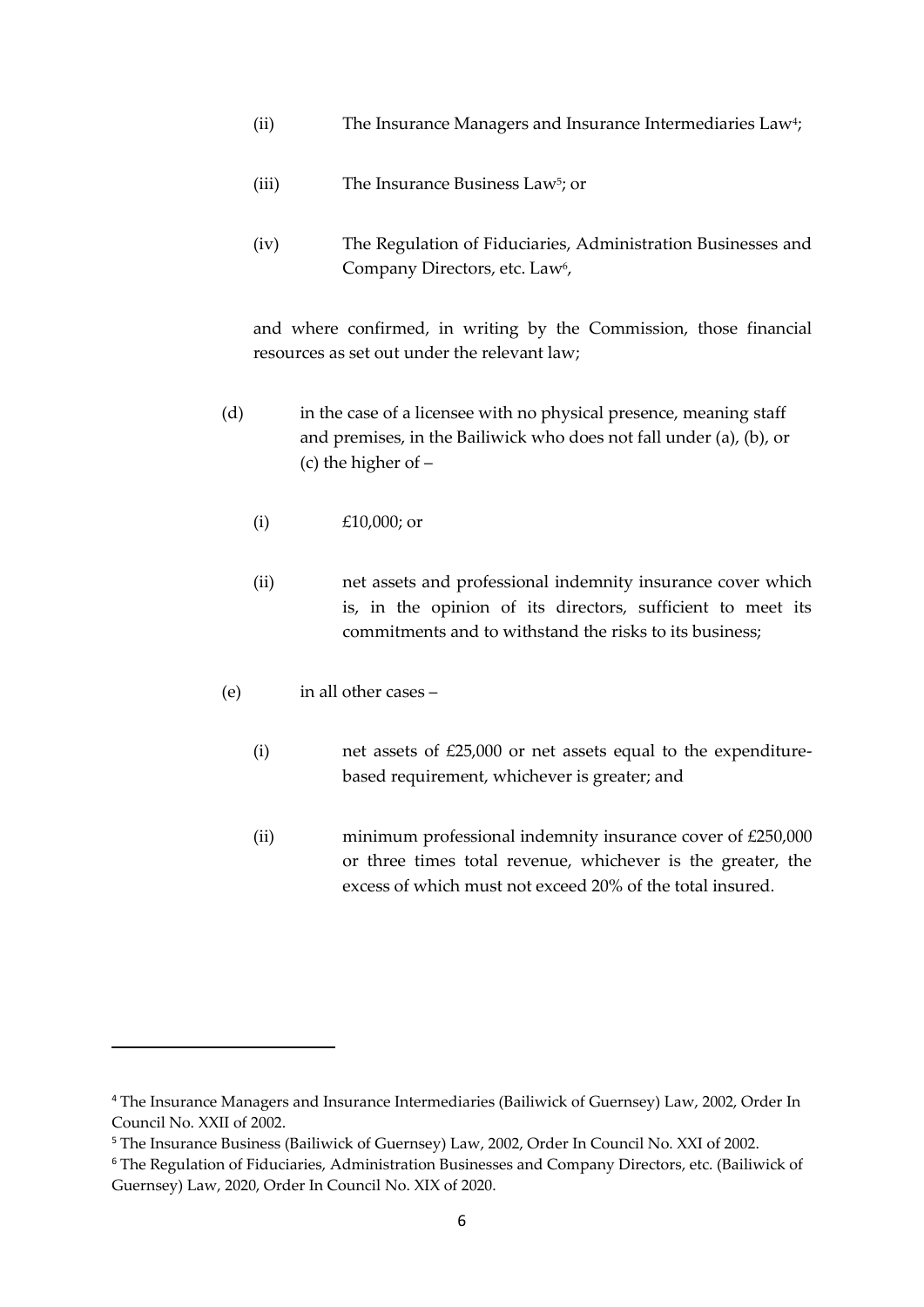(2) Licensees must follow the framework for the calculation of financial resources requirements as set out at Schedule 1.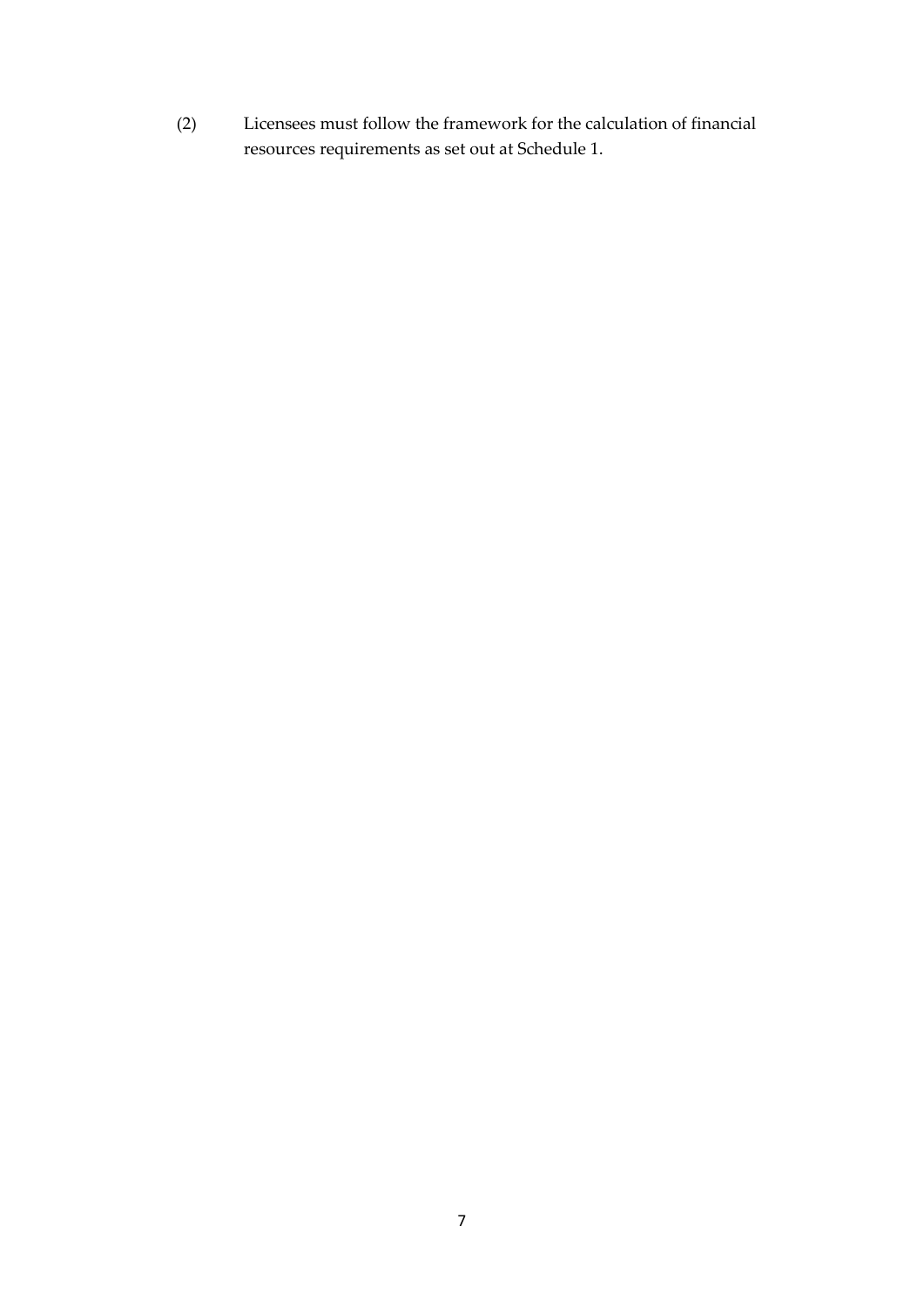## PART 3 LIQUIDITY RESOURCES

### <span id="page-7-1"></span><span id="page-7-0"></span>**3.1 Liquidity resources**

- (1) This rule does not apply to licensees who follow the financial resources requirements set out in rule 2.1 (1)(c).
- (2) The licensee must maintain, at all times, a liquidity requirement which is the greater of either –
	- (a) £10,000; or
	- (b) 10% of annual audited expenditure.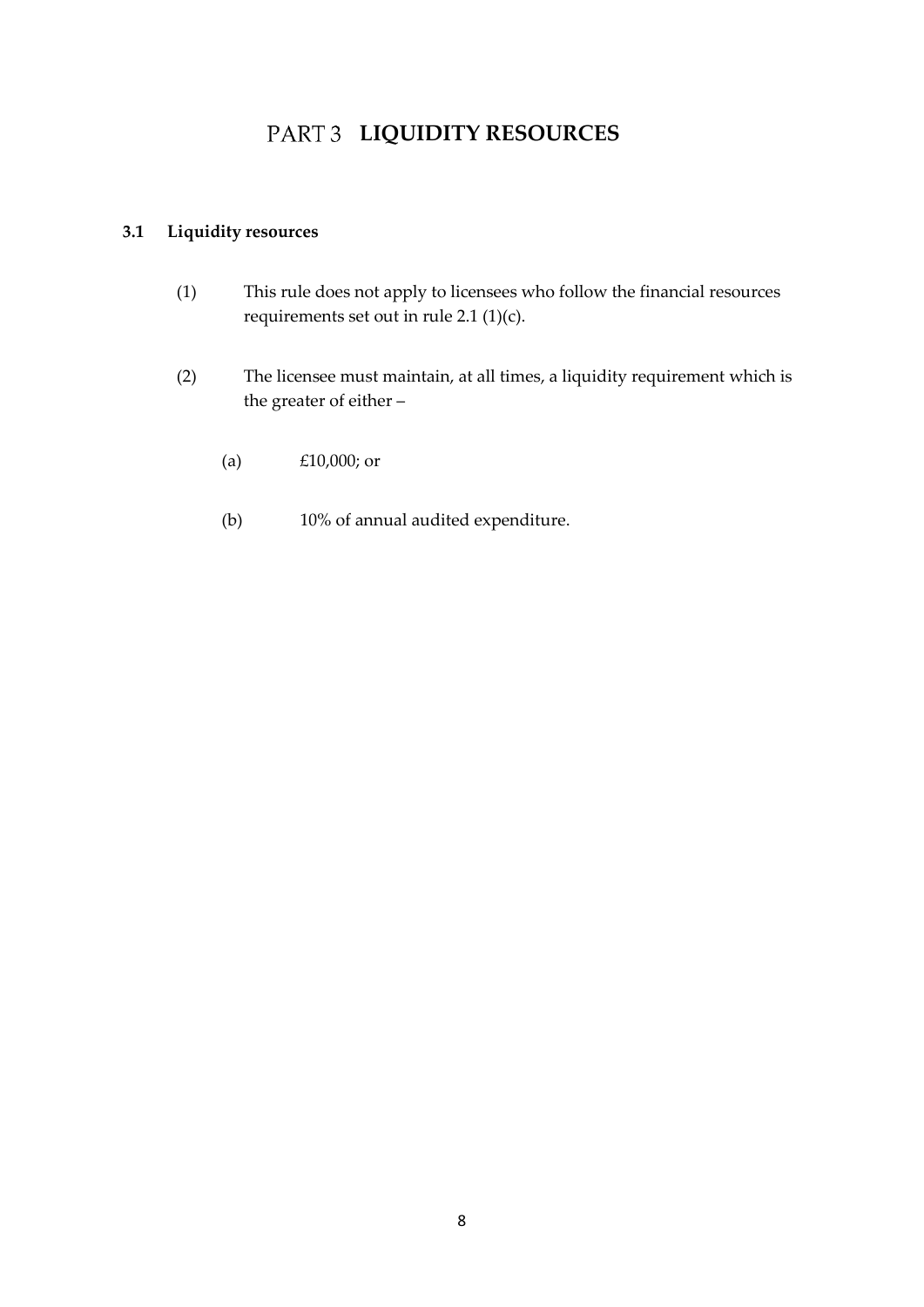## PART4 **NOTIFICATIONS**

### <span id="page-8-1"></span><span id="page-8-0"></span>**4.1 Immediate notification**

- (1) A licensee must notify the Commission, immediately, where
	- (a) it is in breach of its financial resources requirement or liquidity requirement; including setting out, in writing, the steps that it is taking, or has taken, to remedy the breach;
	- (b) it anticipates being in breach of its financial resources requirement within one month; including setting out, in writing, the steps that it proposes to take to avoid the breach;
	- (c) it's auditor intends to qualify the accounts;
	- (d) the liabilities of a subsidiary of the licensee exceed the subsidiary's assets;
	- (e) the liabilities of the parent company of the licensee exceed the parent company's assets.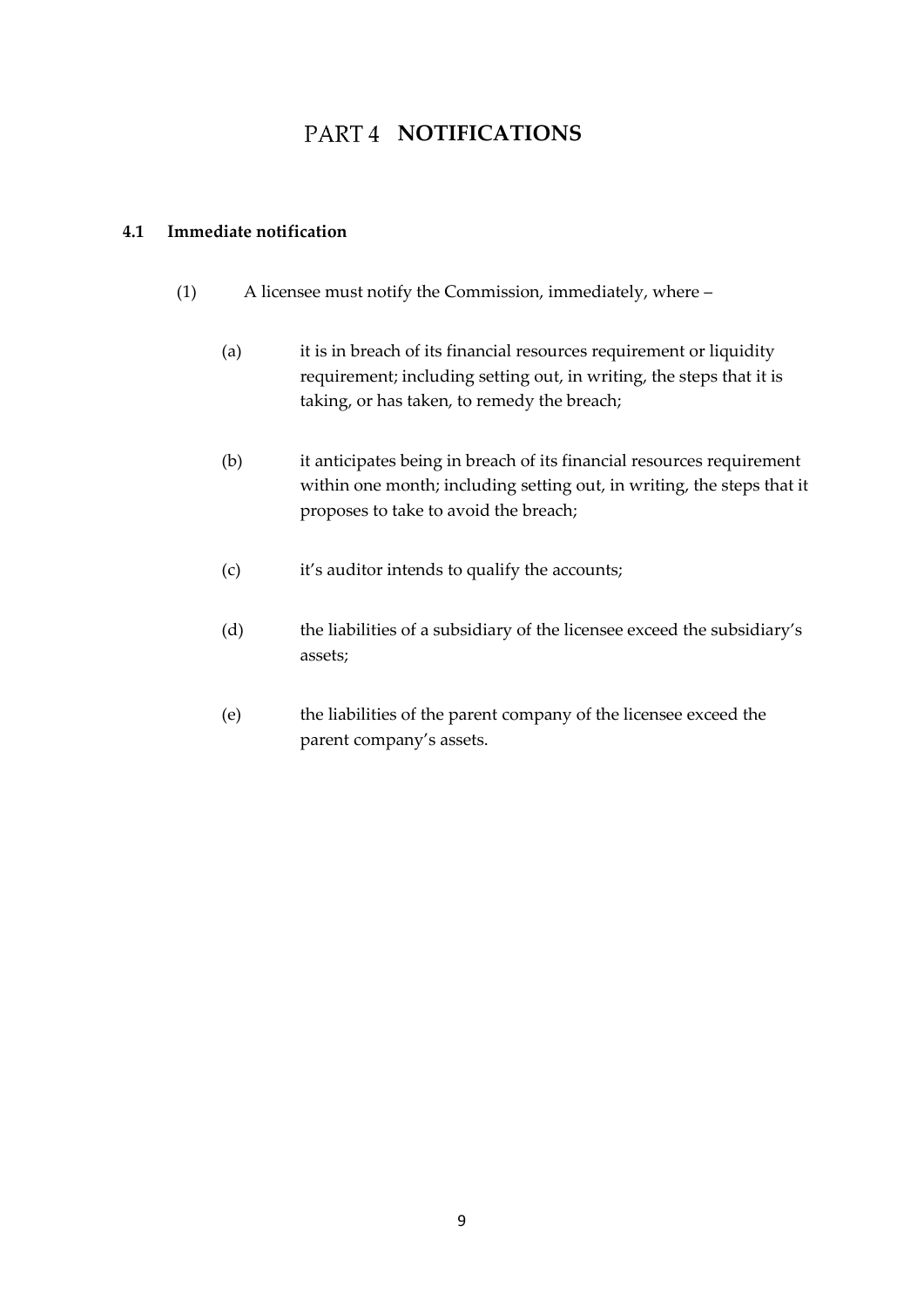## PART 5 **GENERAL PROVISION**

### <span id="page-9-1"></span><span id="page-9-0"></span>**5.1 Interpretation**

- (1) In these Rules terms have their ordinary meaning unless specifically defined in the Law or in these Rules.
- (2) In these Rules the following definitions should be followed -

"**accounting reference date**" means the date to which the licensee's accounts are prepared;

### **"adjustments"** means –

- (a) deductions for non-current assets which includes any investment in a subsidiary, debtors arising from sales or other transactions to associates, any deficiencies where the liabilities of a subsidiary of a licensee exceed its assets, and any other assets specified, in writing, by the Commission; and
- (b) additions for creditors arising from purchases or other transactions from associates and other liabilities specifically permitted in both cases, in writing, by the Commission;

**"annual audited expenditure"** means either –

- (a) an estimate of budgeted expenditure for the first twelve months which is submitted to the Commission, in the case of a licensee which has not yet commenced its controlled investment business; or
- (b) the expenditure as stated in the reported results in the immediately preceding period's audited financial statements

and, in either case, excluding any remuneration to directors whether through salary, bonuses, or other benefits; this should exclude fees and commissions payable which are directly attributable to fees and commissions receivable and should also exclude depreciation and amortisation of non-current assets;

**"audited financial statements"** has the meaning given to it in rule 4.2 of The Licensees (Conduct of Business) Rules, 2021;

**"carry value"** is the value of the item carried in the balance sheet, determined by reference to GAAP;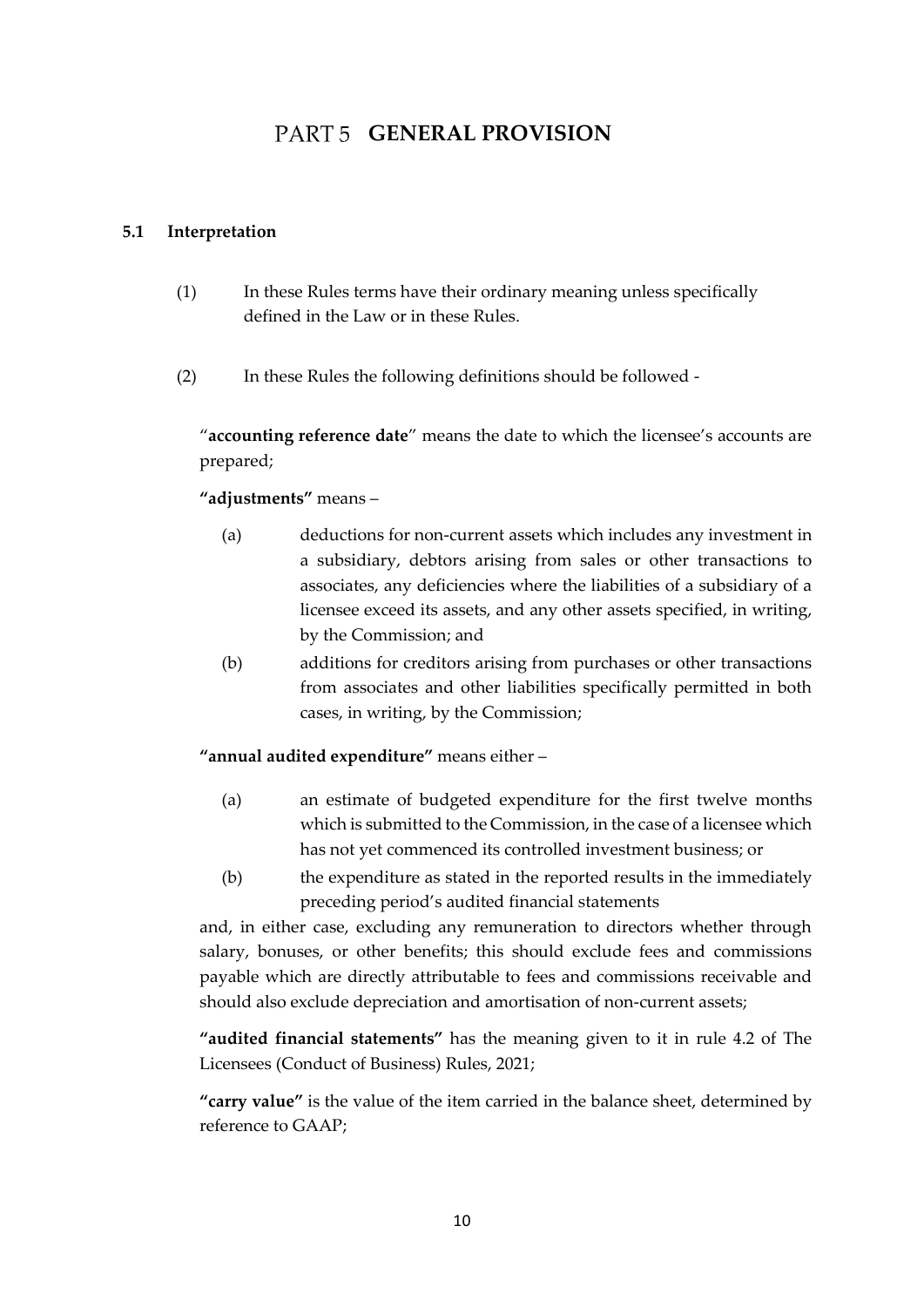**"client"** means any person with, or for whom, the licensee carries on, or intends to carry on, controlled investment business;

**"current assets"** means assets falling to be realised within one year of the accounting reference date;

**"current liabilities"** mean liabilities due to be realised within one year from the accounting reference date;

**"expenditure-based requirement"** means a figure equal to 25% of the licensee's annual audited expenditure;

**"generally accepted accounting principles ("GAAP")"** includes those accepted  $in -$ 

- (a) the UK;
- (b) the United States; or
- (c) any other country approved in writing by the Commission;

**"liquidity requirement"** means the value of current assets minus current liabilities less loans to group companies, which must be at least equal to 10 per cent of annual audited expenditure, or £10,000, whichever is the greater as per rule 3.1;

**"margin requirement"** means the margin required by the exchange or clearing house over which the derivative is being traded;

**"net assets"** means total assets less total liabilities after adjustments of the licensee and calculations required by Schedule 1;

**"total assets"** means assets of any type which will include non-current assets, and current assets, including debtors;

**"total liabilities"** means liabilities of any type which will include creditors and provisions for liabilities and charges;

**"total revenue"** means revenue of any type which will include commissions, investment management fees, advisory fees, interest and dividends.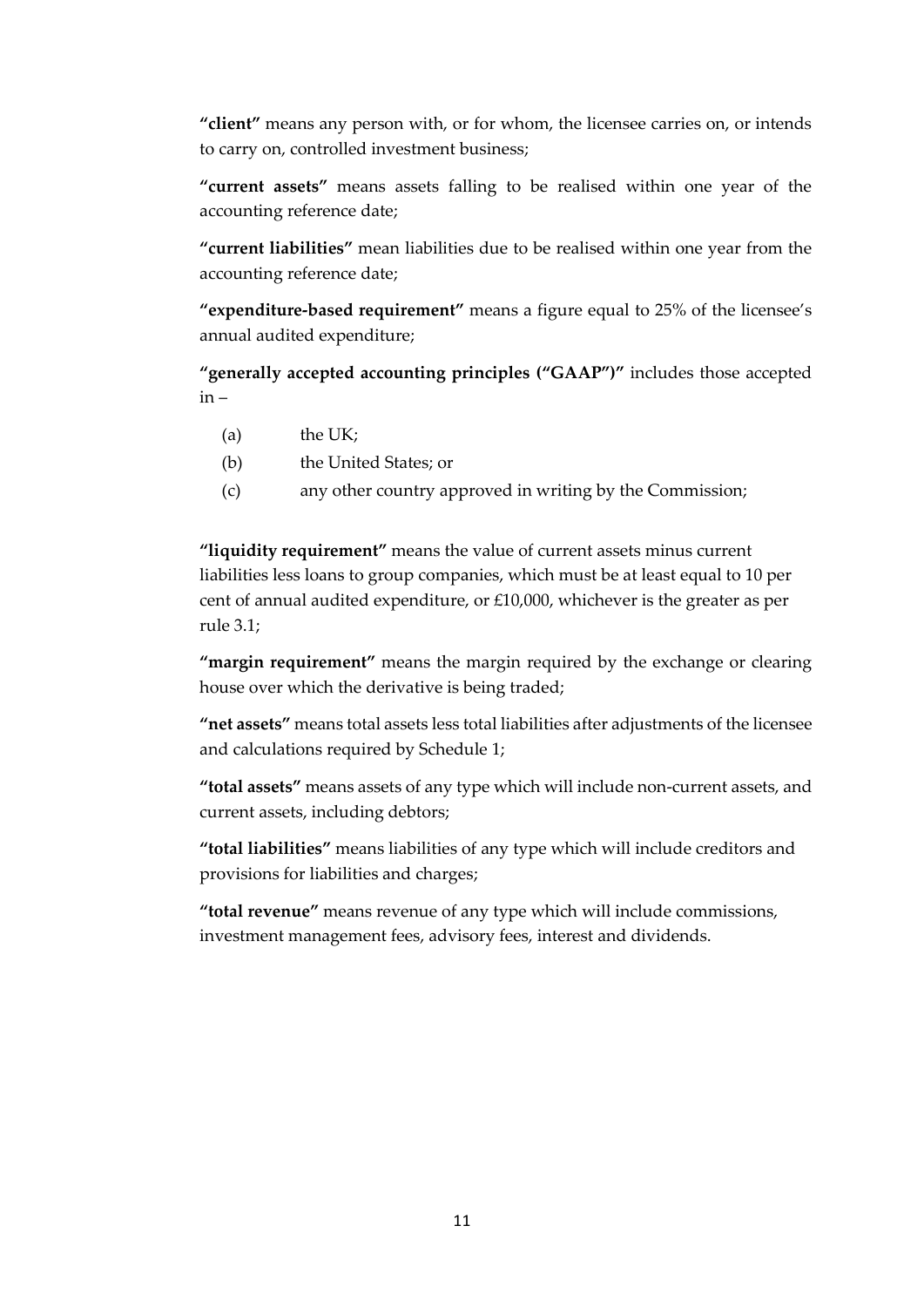## <span id="page-11-0"></span>PART 6 TRANSITIONAL ARRANGEMENTS, REVOCATIONS, **CITATION AND COMMENCEMENT**

### <span id="page-11-1"></span>**6.1 Transitional Arrangements**

- (1) Confirmations, issued by the Commission under rule 2.2.3 of The Licensees (Capital Adequacy) Rules, 2010, will be accepted as having been issued under these Rules.
- (2) Any other exclusion or modification granted by the Commission, under The Licensees (Capital Adequacy) Rules, 2010, will continue to apply where the Law and these Rules provide scope for such exclusions and modifications.

### <span id="page-11-2"></span>**6.2 Revocations**

- 6.2.1 Revocation of The Licensees (Capital Adequacy) Rules, 2010
	- (1) The Licensees (Capital Adequacy) Rules, 2010 are revoked.

### <span id="page-11-3"></span>**6.3 Citation and commencement**

- (1) These rules may be cited as the Capital Adequacy Rules, 2021.
- (2) These rules come into force on 1 st November 2021.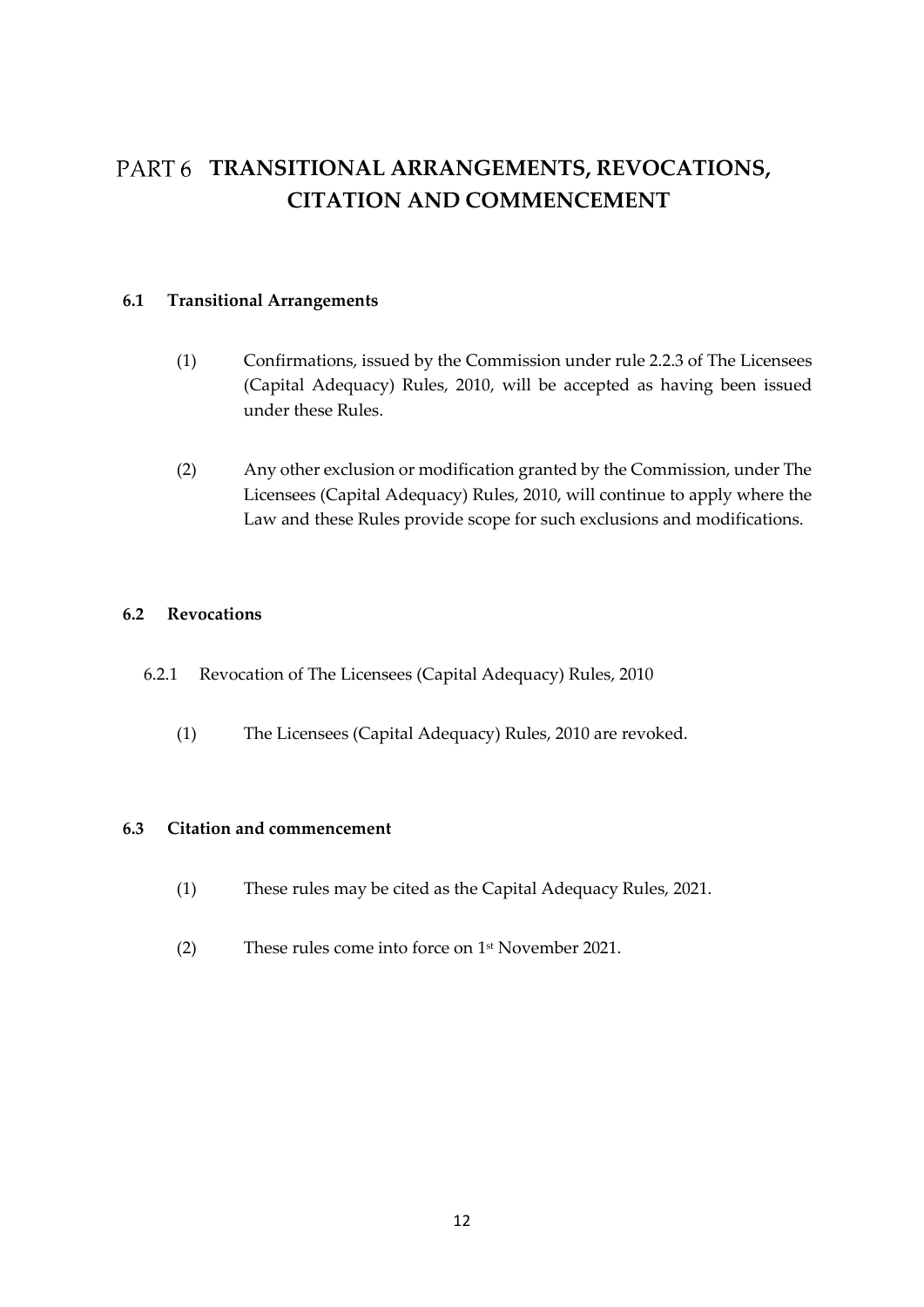### **SCHEDULE 1**

### **FRAMEWORK FOR THE CALCULATION OF FINANCIAL RESOURCES REQUIREMENT**

### **Net Assets**

|                                                                 |       | Net assets after adjustments                                           | X |
|-----------------------------------------------------------------|-------|------------------------------------------------------------------------|---|
|                                                                 | Less: | Contingent liabilities that require disclosure or provision under GAAP | X |
|                                                                 |       | <i>Position risk</i>                                                   | X |
|                                                                 |       | Counterparty risk                                                      | X |
| Net assets after adjustments, contingent liabilities, and risks |       |                                                                        |   |

### **Position Risk**

| 5% of carry value                                                                    | X           |
|--------------------------------------------------------------------------------------|-------------|
| 5% of carry value                                                                    | X           |
| 10% of carry value                                                                   | X           |
| 25% of carry value                                                                   | X           |
| 25% of carry value                                                                   | X           |
|                                                                                      |             |
| 25% of carry value or<br>4 times initial margin requirement,<br>whichever is greater | X           |
|                                                                                      |             |
|                                                                                      | $\chi$      |
|                                                                                      | $\mathbf x$ |
|                                                                                      |             |

<sup>7</sup> Collective Investment Scheme.